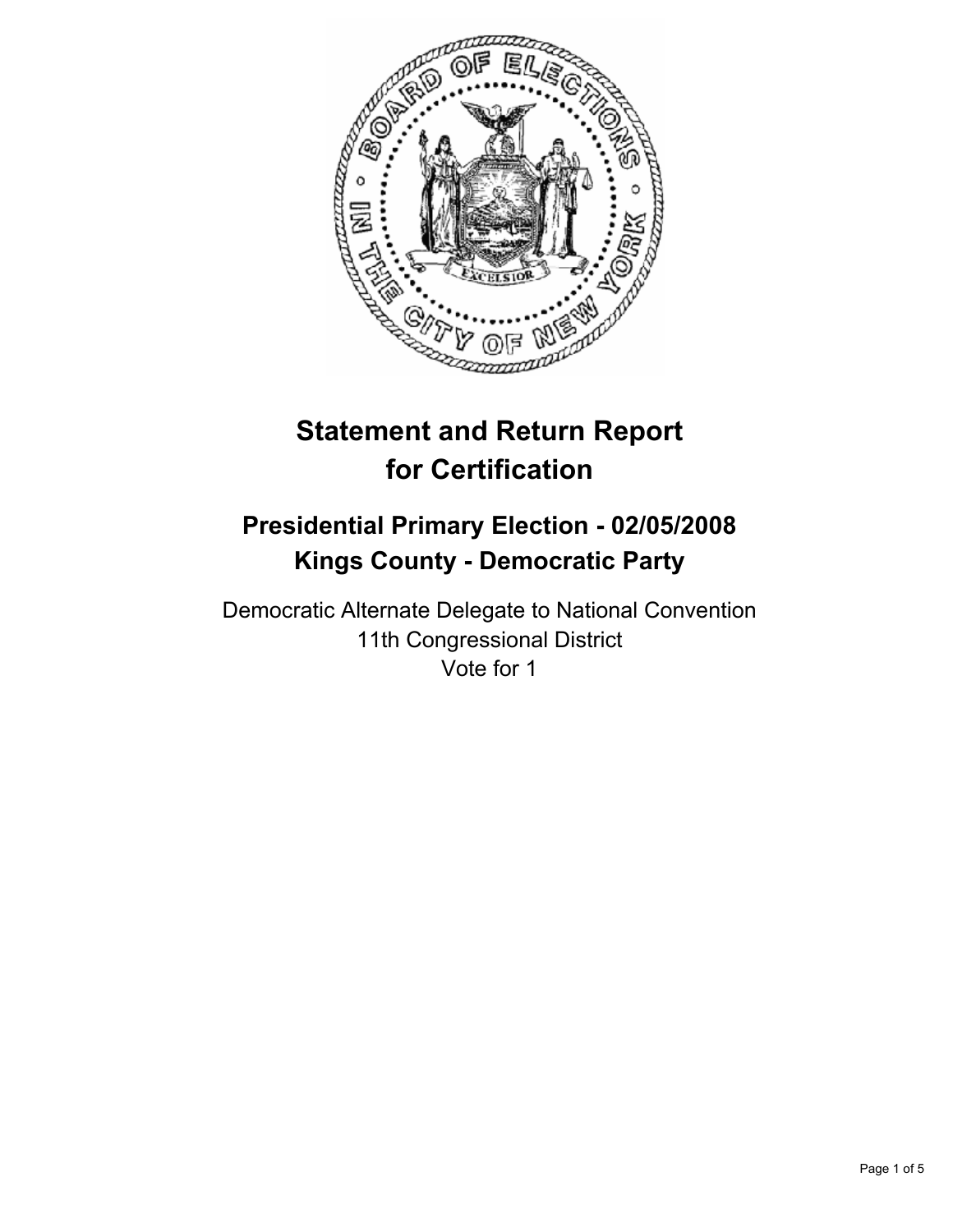

#### **11th Congressional District**

| <b>Assembly District 40</b>                      |       |
|--------------------------------------------------|-------|
|                                                  |       |
| <b>EMERGENCY</b>                                 | 4     |
| ABSENTEE/MILITARY                                | 9     |
| <b>FEDERAL</b>                                   | 0     |
| <b>AFFIDAVIT</b>                                 | 18    |
| LEONARD O ALLEN (M) - PLEDGED TO SUPPORT CLINTON | 195   |
| CHRIS OWENS (M) - PLEDGED TO SUPPORT OBAMA       | 339   |
| <b>Total Votes</b>                               | 534   |
| <b>Assembly District 41</b>                      |       |
| <b>EMERGENCY</b>                                 | 0     |
| ABSENTEE/MILITARY                                | 17    |
| <b>FEDERAL</b>                                   | 3     |
| <b>AFFIDAVIT</b>                                 | 21    |
| LEONARD O ALLEN (M) - PLEDGED TO SUPPORT CLINTON | 380   |
| CHRIS OWENS (M) - PLEDGED TO SUPPORT OBAMA       | 462   |
| <b>Total Votes</b>                               | 842   |
| <b>Assembly District 42</b>                      |       |
| <b>EMERGENCY</b>                                 | 185   |
| ABSENTEE/MILITARY                                | 147   |
| <b>FEDERAL</b>                                   | 29    |
| <b>AFFIDAVIT</b>                                 | 374   |
| LEONARD O ALLEN (M) - PLEDGED TO SUPPORT CLINTON | 3,043 |
| CHRIS OWENS (M) - PLEDGED TO SUPPORT OBAMA       | 4,160 |
| <b>Total Votes</b>                               | 7,203 |
| <b>Assembly District 43</b>                      |       |
| <b>EMERGENCY</b>                                 | 119   |
| ABSENTEE/MILITARY                                | 258   |
| <b>FEDERAL</b>                                   | 22    |
| <b>AFFIDAVIT</b>                                 | 431   |
| LEONARD O ALLEN (M) - PLEDGED TO SUPPORT CLINTON | 3,496 |
| CHRIS OWENS (M) - PLEDGED TO SUPPORT OBAMA       | 6,030 |
| <b>Total Votes</b>                               | 9,526 |
| <b>Assembly District 44</b>                      |       |
| <b>EMERGENCY</b>                                 | 209   |
| ABSENTEE/MILITARY                                | 295   |
| <b>FEDERAL</b>                                   | 60    |
| AFFIDAVIT                                        | 404   |
| LEONARD O ALLEN (M) - PLEDGED TO SUPPORT CLINTON | 4,428 |
| CHRIS OWENS (M) - PLEDGED TO SUPPORT OBAMA       | 5,395 |
| <b>Total Votes</b>                               | 9,823 |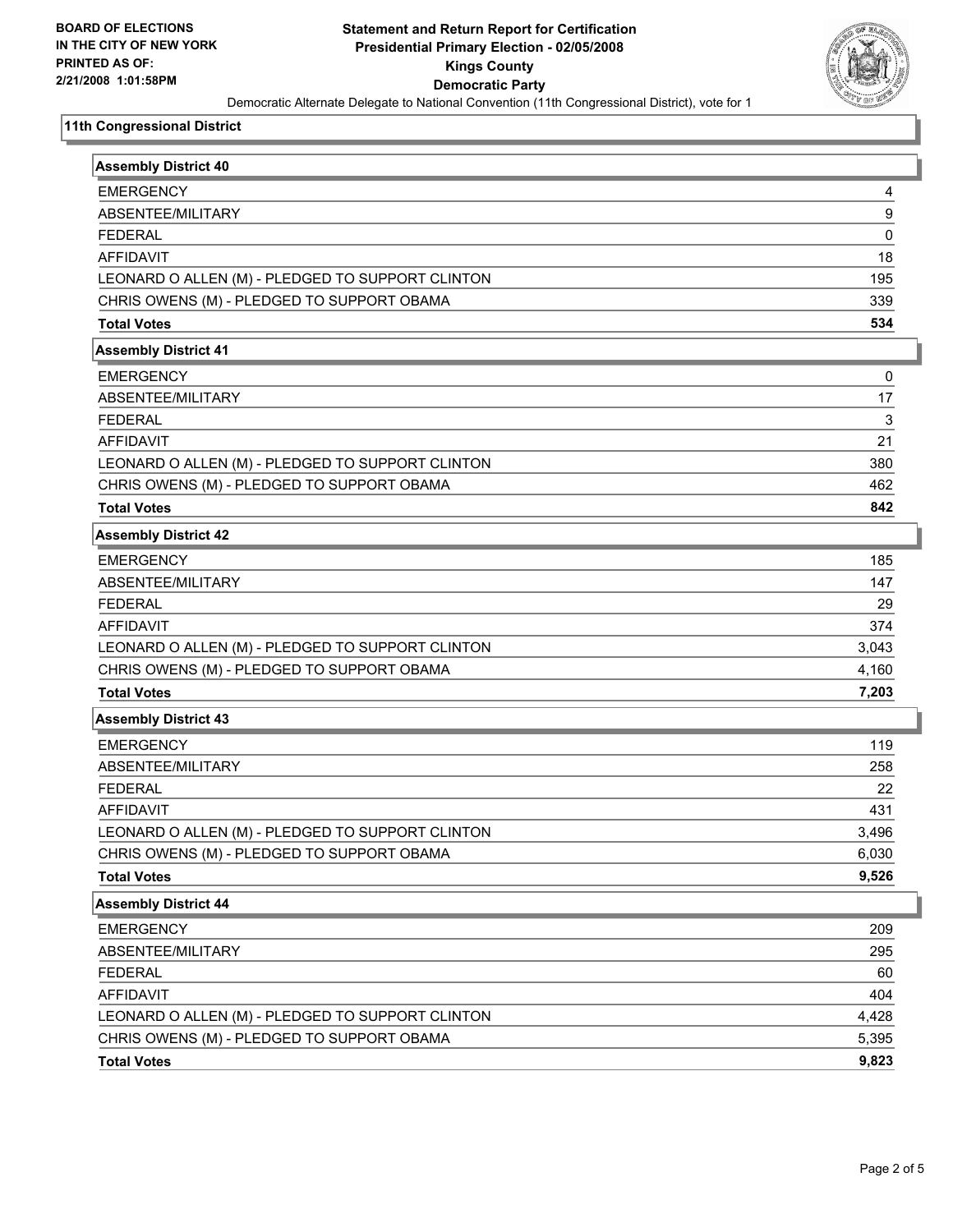

#### **11th Congressional District**

| <b>Assembly District 45</b>                      |        |
|--------------------------------------------------|--------|
| <b>EMERGENCY</b>                                 | 16     |
| ABSENTEE/MILITARY                                | 32     |
| <b>FEDERAL</b>                                   | 5      |
| <b>AFFIDAVIT</b>                                 | 9      |
| LEONARD O ALLEN (M) - PLEDGED TO SUPPORT CLINTON | 384    |
| CHRIS OWENS (M) - PLEDGED TO SUPPORT OBAMA       | 128    |
| <b>Total Votes</b>                               | 512    |
| <b>Assembly District 48</b>                      |        |
| <b>EMERGENCY</b>                                 | 0      |
| ABSENTEE/MILITARY                                | 20     |
| <b>FEDERAL</b>                                   | 18     |
| <b>AFFIDAVIT</b>                                 | 9      |
| LEONARD O ALLEN (M) - PLEDGED TO SUPPORT CLINTON | 271    |
| CHRIS OWENS (M) - PLEDGED TO SUPPORT OBAMA       | 121    |
| <b>Total Votes</b>                               | 392    |
| <b>Assembly District 52</b>                      |        |
| <b>EMERGENCY</b>                                 | 126    |
| ABSENTEE/MILITARY                                | 369    |
| <b>FEDERAL</b>                                   | 126    |
| <b>AFFIDAVIT</b>                                 | 508    |
| LEONARD O ALLEN (M) - PLEDGED TO SUPPORT CLINTON | 4,576  |
| CHRIS OWENS (M) - PLEDGED TO SUPPORT OBAMA       | 7,409  |
| <b>Total Votes</b>                               | 11,985 |
| <b>Assembly District 55</b>                      |        |
| <b>EMERGENCY</b>                                 | 27     |
| ABSENTEE/MILITARY                                | 54     |
| <b>FEDERAL</b>                                   | 8      |
| <b>AFFIDAVIT</b>                                 | 161    |
| LEONARD O ALLEN (M) - PLEDGED TO SUPPORT CLINTON | 1,457  |
| CHRIS OWENS (M) - PLEDGED TO SUPPORT OBAMA       | 2,175  |
| <b>Total Votes</b>                               | 3,632  |
| <b>Assembly District 56</b>                      |        |
| <b>EMERGENCY</b>                                 | 26     |
| ABSENTEE/MILITARY                                | 32     |
| <b>FEDERAL</b>                                   | 0      |
| AFFIDAVIT                                        | 99     |
| LEONARD O ALLEN (M) - PLEDGED TO SUPPORT CLINTON | 591    |
| CHRIS OWENS (M) - PLEDGED TO SUPPORT OBAMA       | 1,046  |
| <b>Total Votes</b>                               | 1,637  |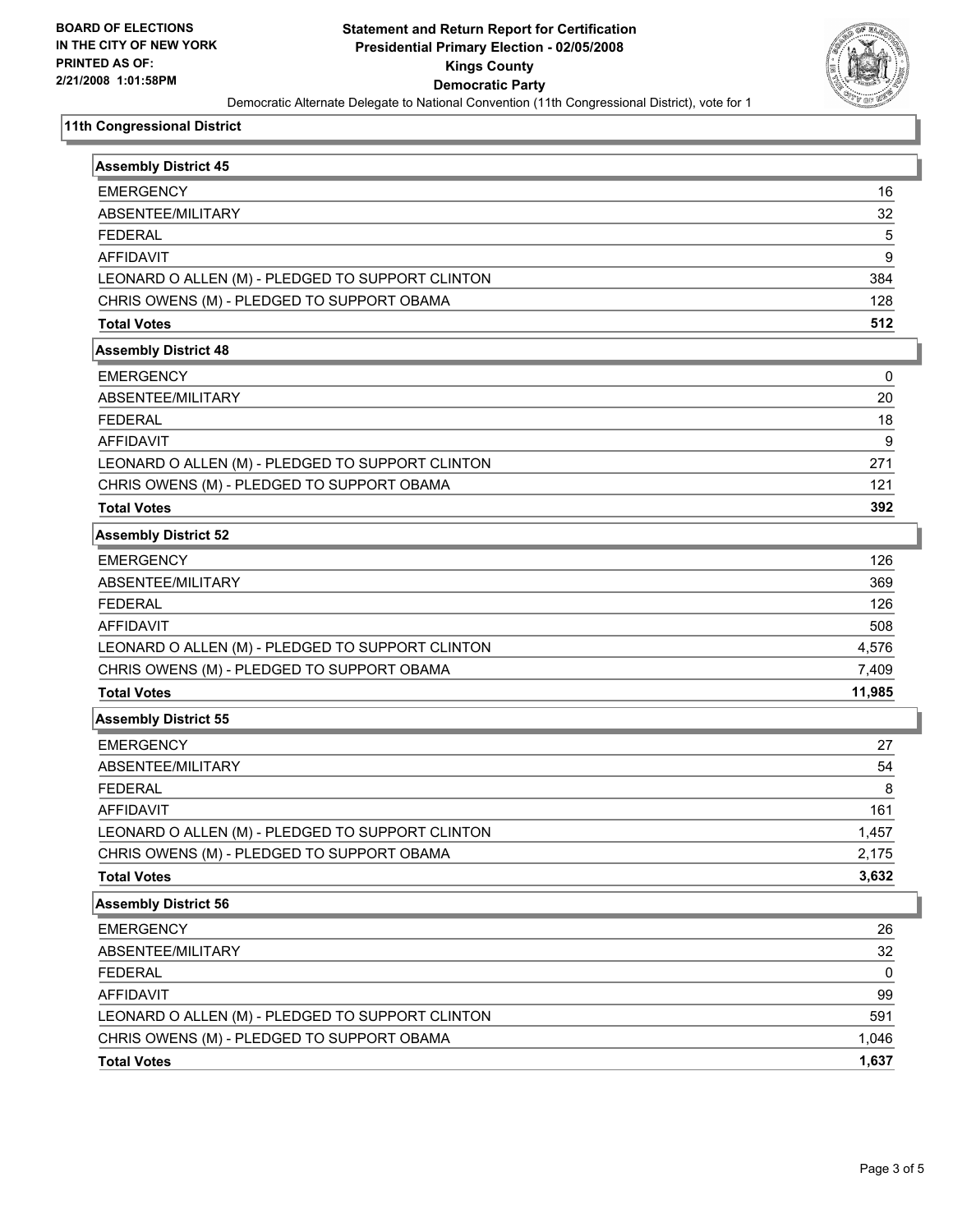

#### **11th Congressional District**

| <b>Assembly District 57</b>                      |       |
|--------------------------------------------------|-------|
| <b>EMERGENCY</b>                                 | 51    |
| ABSENTEE/MILITARY                                | 162   |
| <b>FEDERAL</b>                                   | 37    |
| <b>AFFIDAVIT</b>                                 | 390   |
| LEONARD O ALLEN (M) - PLEDGED TO SUPPORT CLINTON | 2,118 |
| CHRIS OWENS (M) - PLEDGED TO SUPPORT OBAMA       | 5,035 |
| <b>Total Votes</b>                               | 7,153 |
| <b>Assembly District 58</b>                      |       |
| <b>EMERGENCY</b>                                 | 12    |
| ABSENTEE/MILITARY                                | 66    |
| <b>FEDERAL</b>                                   | 7     |
| <b>AFFIDAVIT</b>                                 | 212   |
| LEONARD O ALLEN (M) - PLEDGED TO SUPPORT CLINTON | 2,393 |
| CHRIS OWENS (M) - PLEDGED TO SUPPORT OBAMA       | 3,308 |
| <b>Total Votes</b>                               | 5,701 |